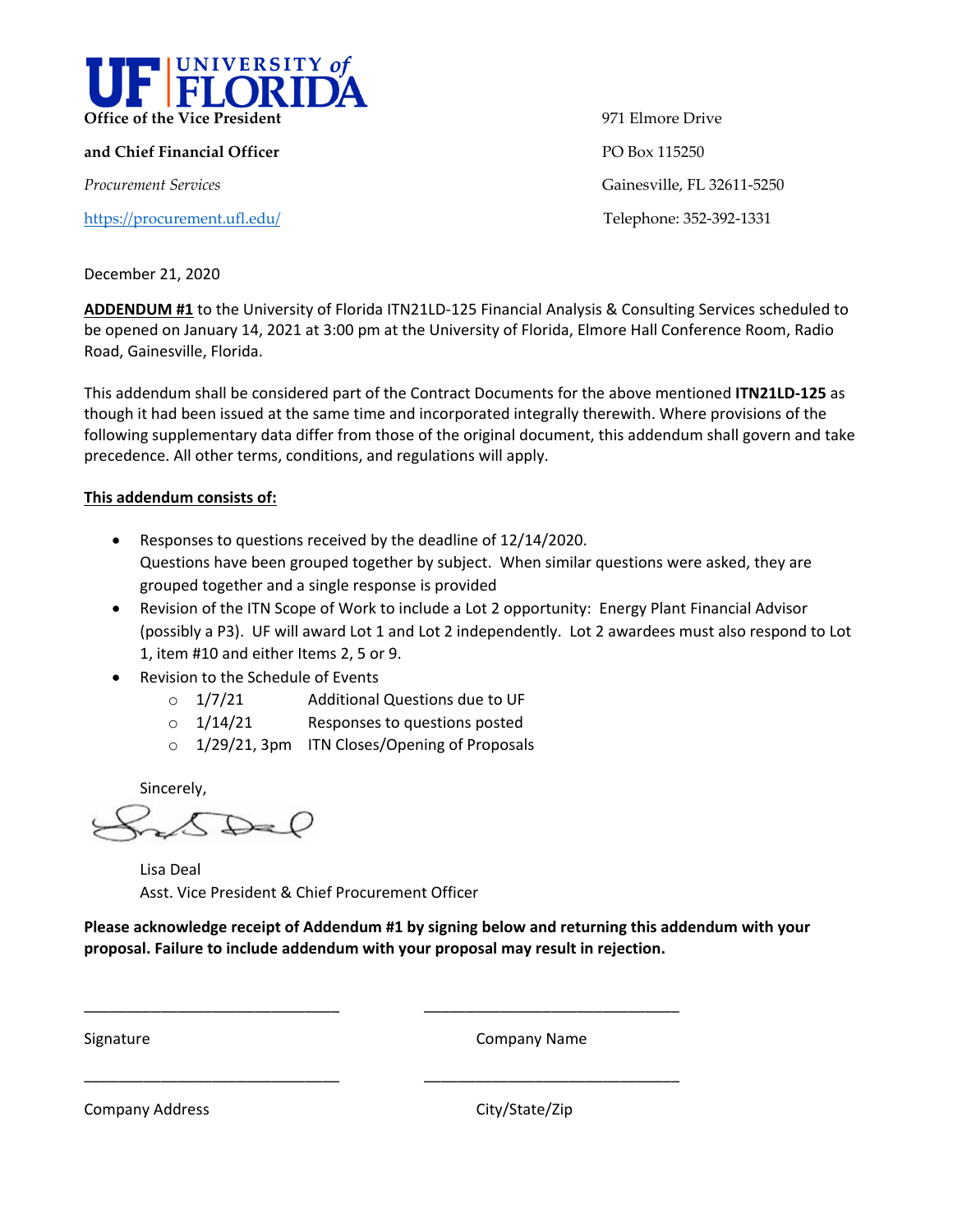### **Responses to Questions received by 12/14/2020**

#### **SCOPE OF WORK**

1. We noted that the list of items in Exhibit A Tab 3, provided as an Excel file, identified 12 initiatives as the scope of work that are different than the ITN document's 12 priority areas. Could the University clarify the list of items for the scope of work; or should our proposal meld those respective lists based on our experience and expertise in those areas? ITN21LD-125 Financial Analysis and Consulting Services<br>
cournent's 12 priority areas. Could the University<br>
4, Tab. The 12 priority areas. Could the University<br>
4, Tab. The 12 priority areas are those identified<br>
4, Tab. T

A. The Scope of Work for this solicitation is Exhibit A, Tab. The 12 priority areas are those identified by the (new) CFO as the priorities for his office.

2. Can the University provide an additional description of the need listed as priority 10 in the ITN, Incorporation of a "Step Zero" in CFO Activities to Avoid Business as Usual and Seek Input from the Broad Campus Community?

A. Step Zero is a CFO priority for the CFO division, it is not a part of this scope of work. Step Zero means that each initiative begins with engaging the stakeholder/campus before beginning an initiative.

3. Municipal Advisor – In respect of scope items 3 and 5 in the ITN, please could you advise if the university is seeking the services of a registered Municipal Advisor or whether municipal advisory services would be undertaken by the university's existing MA.

A. UF does not currently have a Municipal Advisor. A responding company under Scope of Work #3 may be designated as UF's Municipal Advisor

- 4. What is the nature of the peer analysis? Is it Academic and/or Operational?
	- A. We envision it to include comparing UF to its peers on a number of financial and operational metrics. Our peer group would include identified academic peers (e.g., top 10 public research universities) and other institutions with similar operating/credit profiles.
- 5. To clarify, with each priority is there an identified project/plan?

A. There is not a specific plan for each scope of work. A specific plan and scope would be developed as each item, if any, is awarded.

- 6. Can UF confirm that optimization of resources refers only specifically to the investment of reserves and other funding? Or is UF interested in perspectives on optimization of staffing resources and/or cost takeout as well? If UF is interested in staffing optimization, would the staffing resources analyzed be limited to those within the Office of the CFO?
	- A. Optimization of resources refers to UF financial resources at this time but may include staffing at a later time.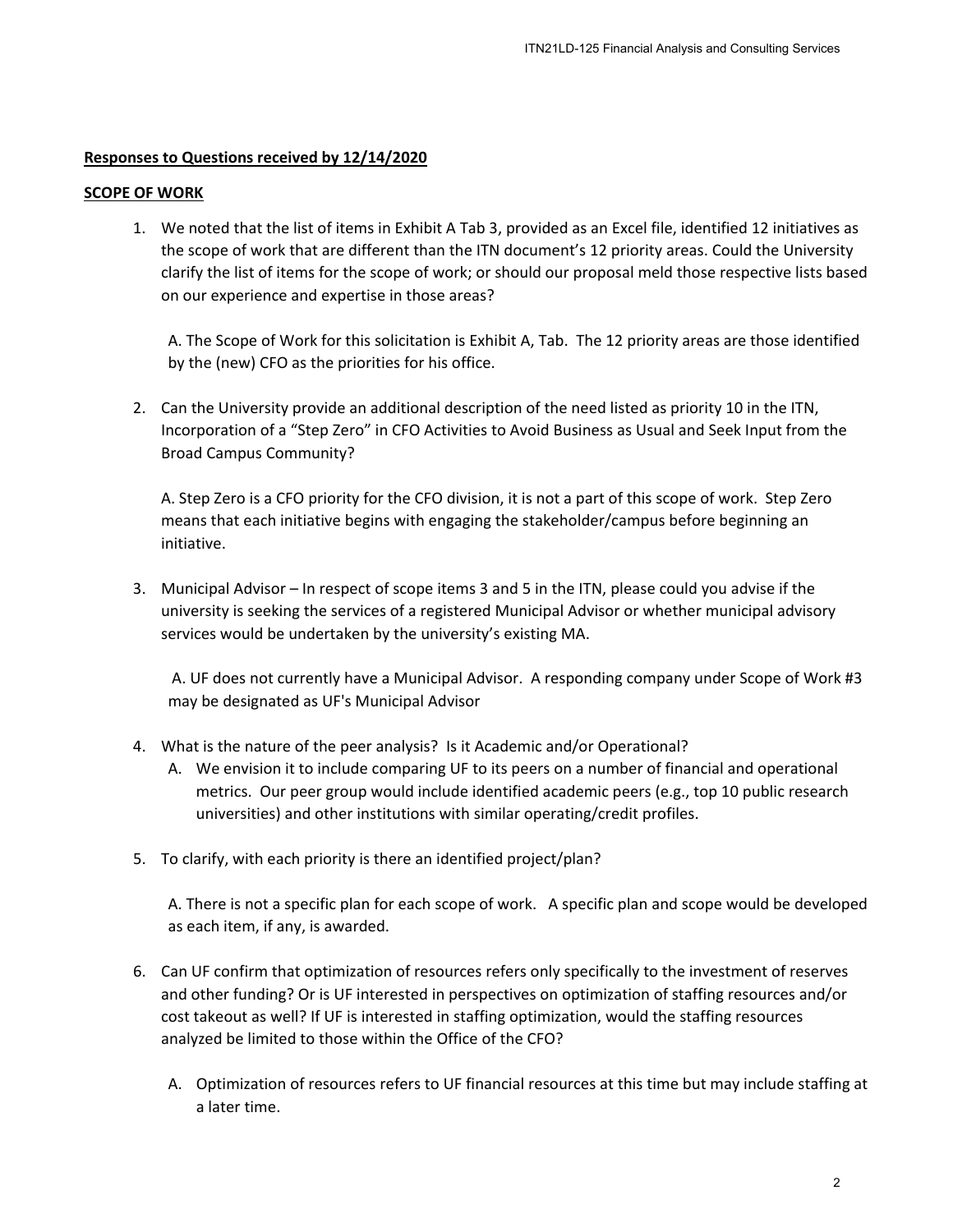- 7. Is UF able to provide a full list of the applicable DSO's relevant to the Scope of Work?
	- A. Please see this link for a listing of UF's component units: <https://www.fa.ufl.edu/directives/component-unit-annual-financial-reports/>
- 8. Since there are not defined scopes for each of the items listed in the Scope of Work, can the consulting firm confirm the University is looking for a response that solely demonstrates the consulting firm's capabilities across any areas of interest as noted on Tab 3/Exhibit A? A.

Yes

- 9. Can the University provide any currently known pain points that may have already been internally documented by the University?
	- **A.** There is no internal documentation currently identifying pain points.
- 10. Can the University detail any systems leveraged to address the items in the Scope of Work or are data sources/systems that provide information that will be necessary to address these possible projects?
	- A. UF's financial system of record is PeopleSoft. Most data required for work will be provided by UF to the consultant. In the event that systems access is needed, UF will provide access to the relevant system(s).

#### **SCOPE OF WORK - STAFFING**

11. As outlined in the ITN, the University may need for the engaged consultant "to serve as an extension of staff." Can the University provide further detail or areas of focus/competencies (e.g., project management) that may be needed for support and any timing considerations?

A. The University has limited staffing in a number of administrative areas, and as such the engaged consultant may be asked to perform certain tasks and functions potentially viewed as staff functions, so that the expectations may be more broad than in a typical consultant role. It also may require that the consultant operate with less direct engagement and be in a position to understand and fulfill an assignment with more limited direction. ITN21LD-125 Financial Analysis and Consulting Services<br>
1's relevant to the Scope of Work?<br>
1's relevant to the Scope of Work?<br>
1-unit-annual-financial-reports/<br>
1-unit-annual-financial-reports/<br>
1-unit-annual-financial-re

12. In serving as an extension of staff, what levels of staffing do you intend to cover with a consultant, and do you have an idea of a range of hours you need to cover?

A. UF does not know how many hours will be needed. Staffing will have to be estimated as specific projects are identified.

13. Are you open to virtual service, or do you prefer all work be performed onsite?

A. UF is open to virtual service but expects in person work when conditions permit, and if in-person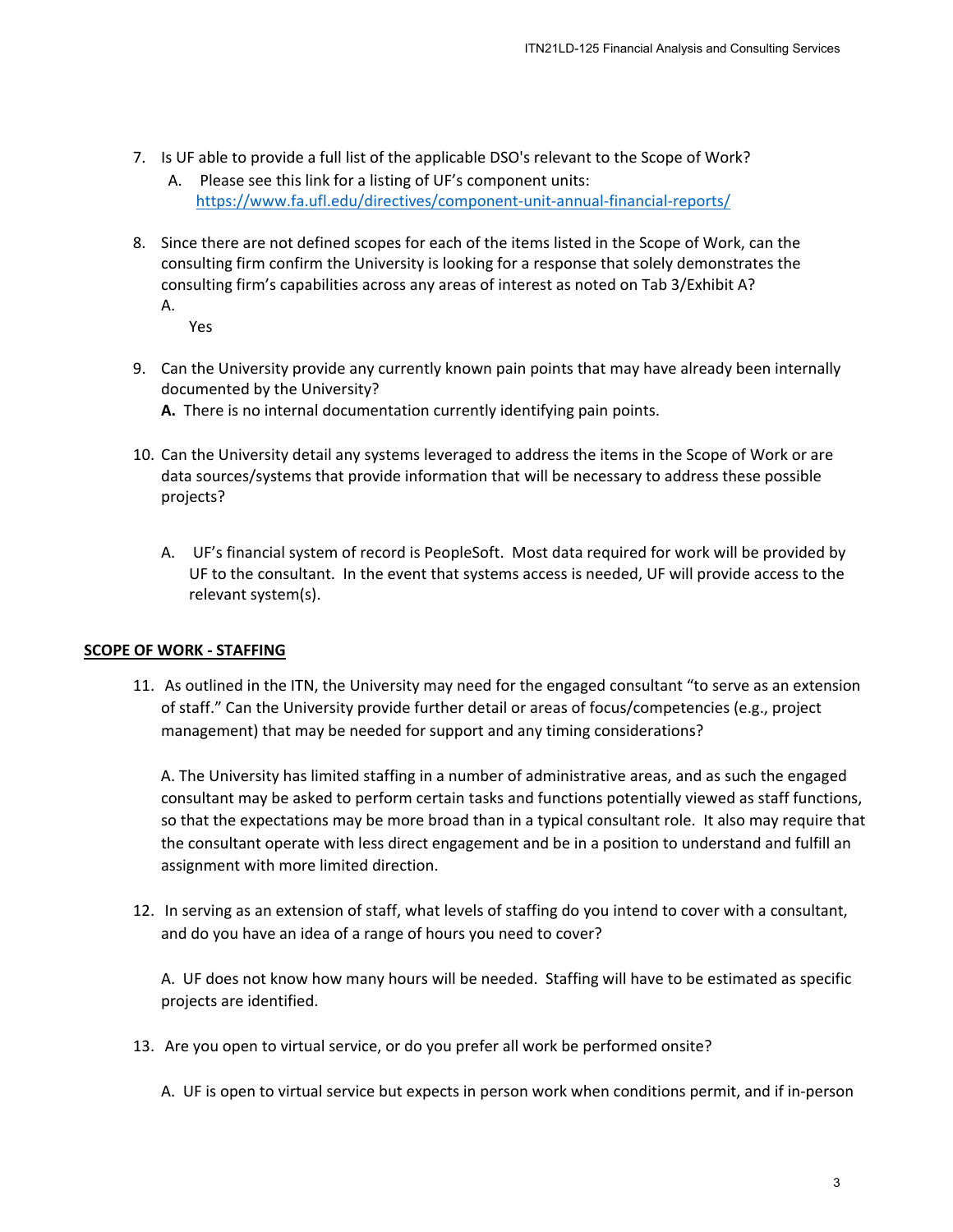is beneficial for meetings/discussion. A number of requested services and analysis likely do not need to be performed on site.

- 14. How many resources is the University currently expect to support these potential projects, what is their background and expected roles on the project? (including project management)
	- A. Until specific projects are identified, UF cannot project what resources UF will commit, nor what resources a consultant may need to commit.

#### **PRICING/FEES**

- 15. Fees The term of agreement may be up to six years in length. Please could you confirm that vendors may include annual escalation of the quoted hourly rates.
	- A. UF will consider proposals that include escalation. UF prefers that rate increases are justified or tied to an index. Please see the ITN, Section 6.35 Price Adjustment.
- 16. Please confirm that under Tab 6, UF is seeking for each of the items included in the Scope of Work, hourly rates of each position engaging on the Scope Item, but given the lack of specificity at this time on scope, deliverables and timeline, is not requiring estimated hours for each position engaging on the Scope Item. ITN21LD-125 Financial Analysis and Consulting Services<br>requested services and analysis likely do not ne<br>ect to support these potential projects, what is<br>? (including project management)<br>project what resources UF will commi
	- A. Yes, UF encourages providing hourly rates based on position title but does not require estimated hours per project at this time.
- 17. In Section 2.1 it is stated that Pricing may be a criterion but since the detailed scope is not defined is pricing expected to be submitted in the response?
	- A. Yes, pricing is requested. Please see Section 4.1.1 Response Format, Tab 6, and/or Exhibit A in Tab 3.

#### **PROCUREMENT PROCESS and ITN RESPONSE**

18. Who is on the selection committee for the pool of suppliers solicited with this ITN?

**A.** Chris Cowen, Senior Vice President and Chief Financial Officer. Alan West, Assistant Vice President and Controller. George Kolb, Assistant Vice President, Financial Analysis & Budget.

- 19. ITN Section 4.1.1 & 4.1.2: Is PDF format acceptable? Will a Word and/or Excel submittal cause the proposal to be rejected or evaluated differently?
	- A. PDF responses are acceptable other than for the requested Excel in Exhibit A, Tab 3. Please ensure that the Tabbed format is followed.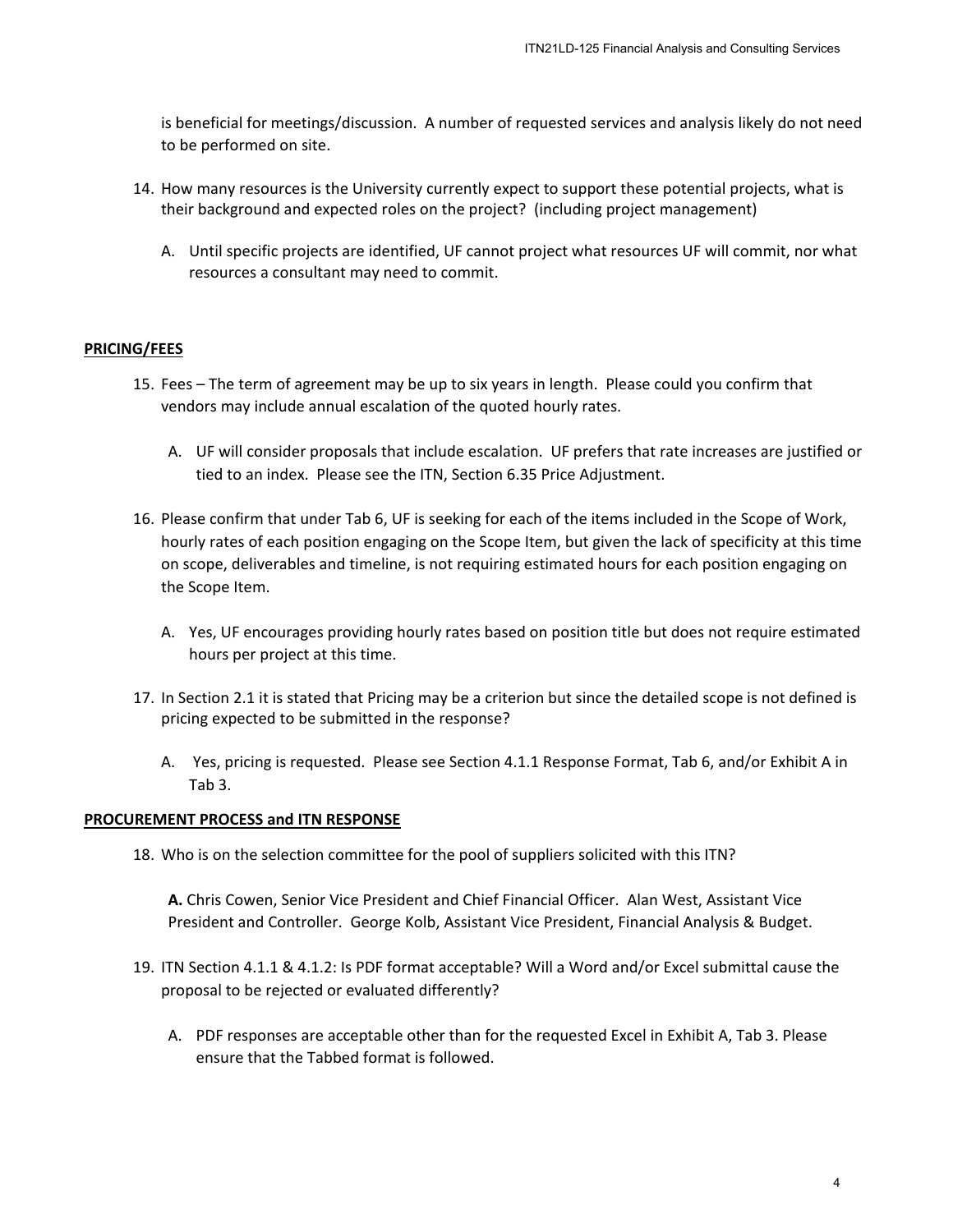- 20. Please provide us with any questions provided to you from other interested firms, along with your response.
	- A. This addendum includes all questions received by UF by the due date of 12/14/2020.
- 21. Future task orders Please could you confirm whether, where a vendor does not respond to a particular scope item as set out in Exhibit A, vendors may still respond to future task orders in relation to those scope items.
	- A. If responders do not indicate an interest in a particular scope of work, UF would not consider requesting they provide proposals for opportunities as they arose.
- 22. Given the holiday would UF consider an extension to the due date?
	- A. UF has updated the scope of work and as such, has extended the due date and provided another window for questions and answers.
- 23. Given the holiday would UF consider not requiring a hard copy?
- 24. Given the current Covid-19 environment can an electronic copy of the proposal be submitted in lieu of a mailed hard copy, any other files and USB/CD/DVD requirements?
- 25. Given that many organizations are operating in a remote environment, would the University consider revising Section 4.1 to forgo a hardcopy submittal and instead allow electronic submission of proposals?
- A. A hard copy response is required. UF Procurement does not have a technology solution which allows electronic proposal acceptance that can be opened publicly at the same time. Bound responses are not required, just printed pages as noted in Section 4.1 Proposal Format Organization. ITN21LD-125 Financial Analysis and Consulting Services<br>10 ou from other interested firms, along with your<br>10 by UF by the due date of 12/14/2020.<br>
her, where a vendor does not respond to a<br>5 may still respond to future tas
- 26. Is the University open to contracting with multiple vendors for the potential projects listed within section 1.2 Scope of Work?
	- A. UF is open to a multiple award and then soliciting proposals for specific projects as they arise.
- 27. Can this ITN be construed as a mechanism to find potentially qualified vendors that can address all or some of the potential projects identified or not yet identified?
	- A. Yes.
- 28. Has the University established a specific weighting of the criteria listed under section 2.1 Method of Award or any other weighting used in the evaluation of submissions?
	- A. There is no weighting in applying the evaluation criteria.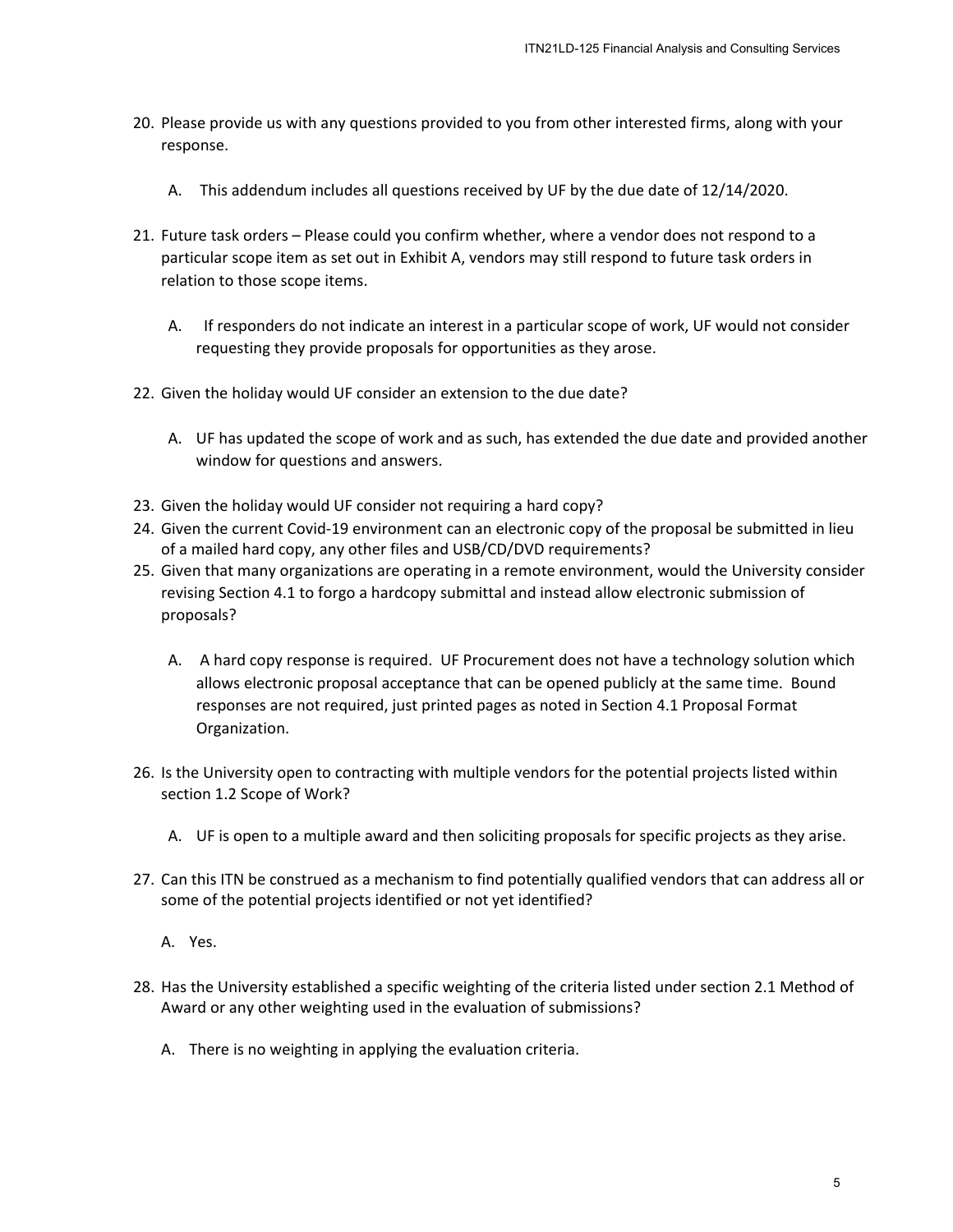- 29. Section 4.1.1 of the ITN requests that respondents provide "…the Organizational chart beginning with your account management team through CEO of your company." Please could you advise if the request is focused on providing our proposed team organization for the project or for our firm more generally. ITN21LD-125 Financial Analysis and Consulting Services<br>orovide "...the Organizational chart beginning wrompany." Please could you advise if the<br>organization for the project or for our firm mo<br>g at a high level, from the te
	- A. Please provide the reporting structure showing at a high level, from the team who would support UF through to the CEO of the company. If you can also provide the organization chart for the team that would support UF, please do.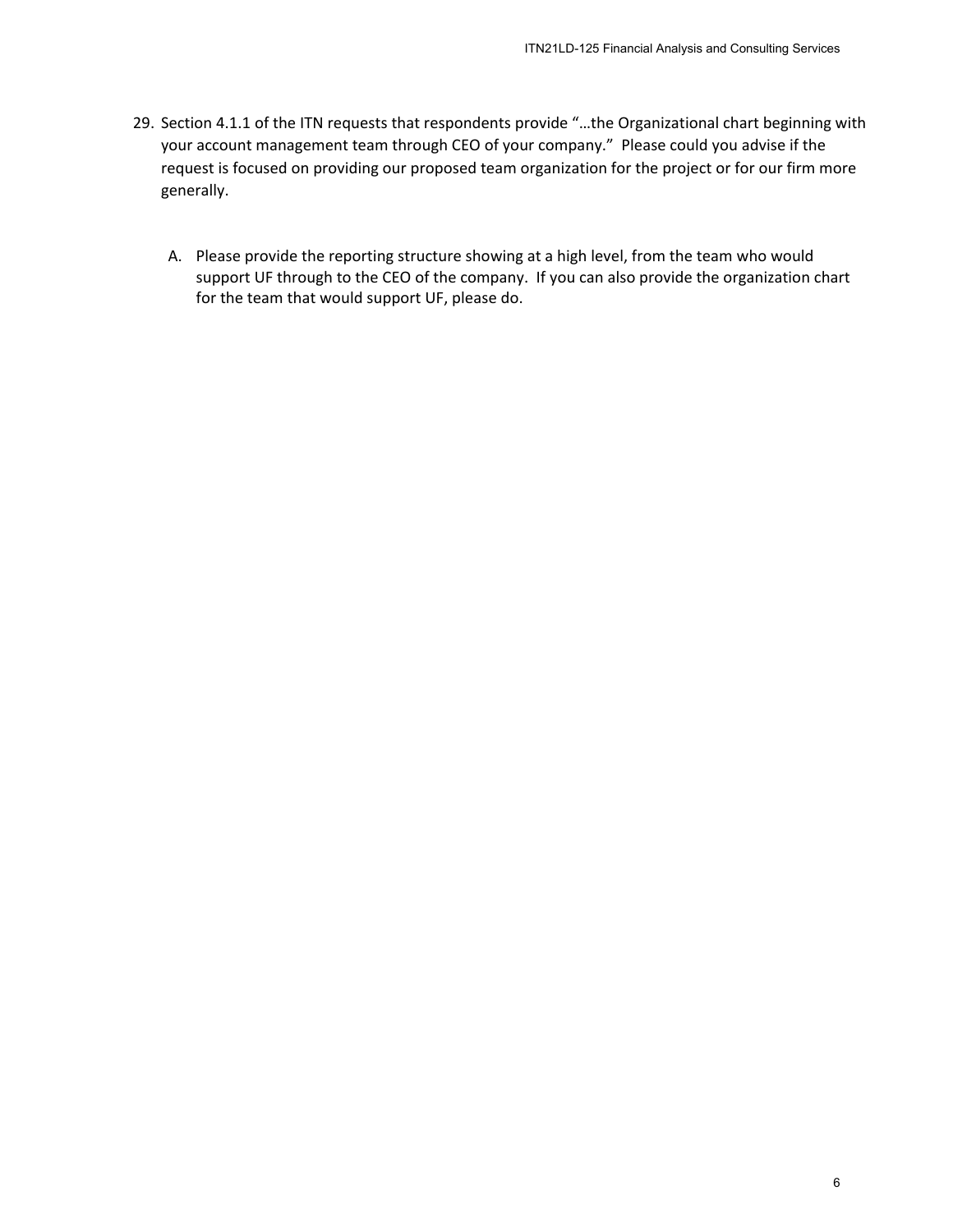## **Scope of Work – Lot 2 (related to Lot 1, item 10) Potential P3 - Energy Plant Financial Advisor**

# **Potential P3 Project Overview – Energy Plant**

UF is seeking proposals for Financial advice – potentially Public Private Partnership ("P3") Advisory Services to advise and assist the University as it pursues a potential P3 Project in energy generation and distribution, as is further described below. This lot will be awarded separately from Lot 1. All respondents interested in this opportunity must respond to Lot 1, item 10 and either items 2, 5 or 9. Responses will be evaluated using the evaluation criteria in Section 2.1 of the ITN.

# **Objective**

The University is in the process of exploring the best way to finance, design, construct, operate and maintain energy infrastructure on campus in Gainesville, Florida. UF is seeking an experienced advisor to assist and advise UF as it develops and executes its strategy for the potential successful implementation of a project utilizing a P3 – or the best mechanisms (other possible solutions may include ESCO or other structures) as an alternative delivery method for the replacement of aging infrastructure, most notably the current plant owned and operated by Duke Energy.

The advisor selected by UF (the "Energy Plant Financial Advisor") will be expected to provide UF with specialized advice and assistance in the development of its strategy for the implementation of the solution for the energy plant at UF.

The Energy Plant Financial Advisor will assist UF in the drafting, issuance and publishing of the appropriate solicitation(s) designed to better understand the current P3 environment (or other appropriate mechanism). The solicitation would provide information to potential respondents to a solicitation (defined in Section 2(d)) about UF's goals and objectives regarding a P3 (or other) arrangement and, in turn, invite respondents to a solicitation to provide information and relevant proposals drawn from their experience in similar projects. The Energy Plant Financial Advisor will be expected to provide UF specialized assistance in reviewing, comparing and analyzing the feasibility of the proposed solution and Energy Plant Financial Project models and selection of the appropriate partner (P3 or otherwise). Therefore, the Energy Plant Financial Advisor will be expected to have a firm understanding of legal, financial and construction related issues surrounding the execution of a P3 (or other solutions) under the various models available. It is UF's intention, working with the Energy Plant Financial Advisor, to separately retain outside legal counsel and requisite specialty services such as energy engineering services (Jacobs Engineering has already performed initial work on the plant. See UF's Planning, Design & Construction website (https://facilities.ufl.edu/projects/prjlist.html), Project UF-623B Thermal Utility Infrastructure) ITN21LD-125 Financial Analysis and Consulting Services<br> **Lant**<br> **Lant**<br> **Loniversity** as it pursues a potential P3<br> **S** further described below. This lot will<br>
ats interested in this opportunity must<br>
9. Responses will be